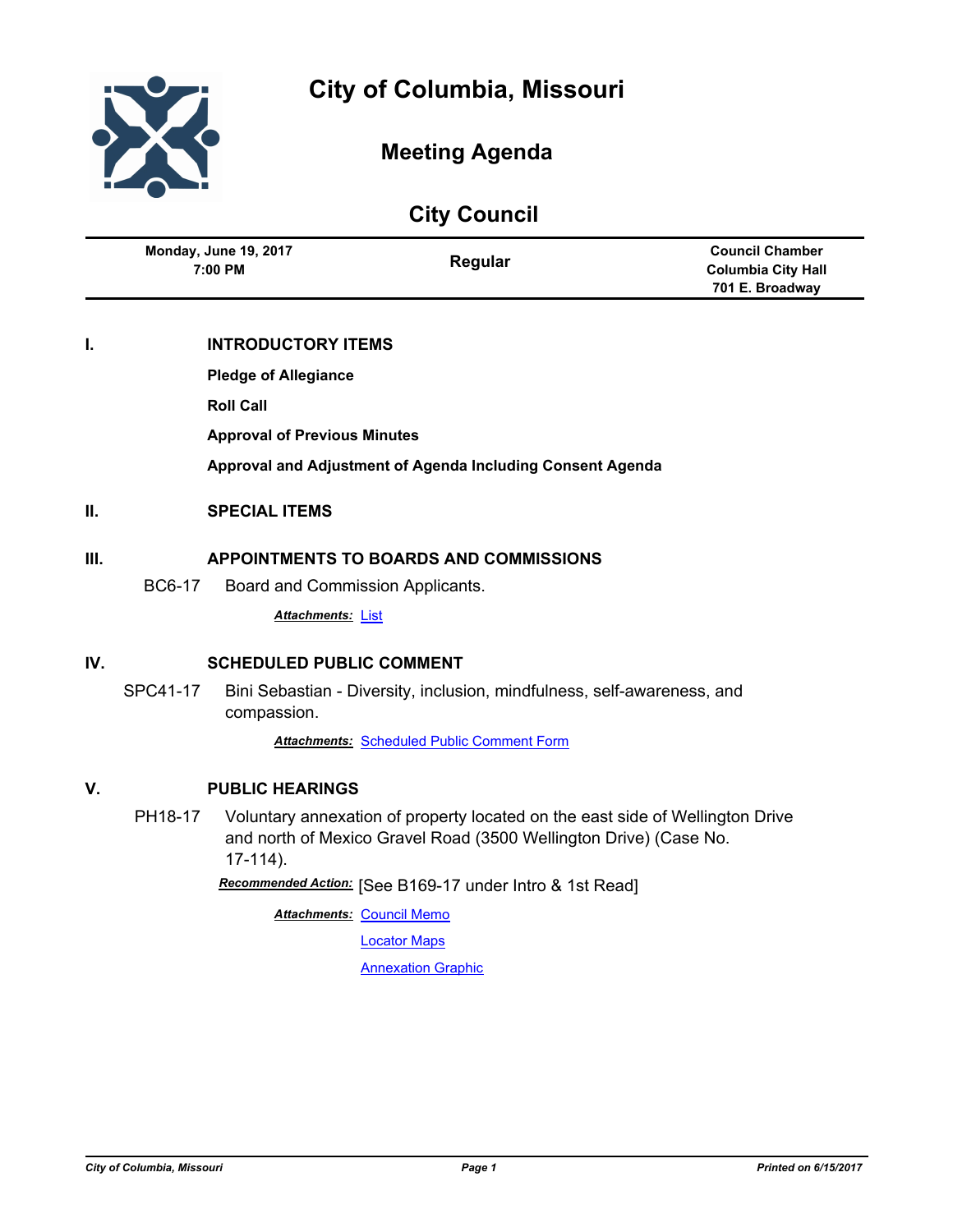# **VI. OLD BUSINESS**

B125-17 Adopting a Missouri Property Assessed Clean Energy Show Me PACE Ordinance; authorizing the City of Columbia, Missouri to join Show Me Pace and stating the terms under which the City of Columbia will conduct activities as a member of such Board; authorizing the City Manager to execute the Show Me PACE Cooperative Agreement; directing the City Clerk to give notice to the Show Me PACE Clean Energy Development Board; authorizing the City Manager, or designee, to serve as a member of the Advisory Council of Missouri Clean Energy District.

(Tabled at the May 1, 2017 Council Meeting)

*Recommended Action:* [Read & Vote/Mayor Memo]

**Attachments: [Amendment Sheet](http://gocolumbiamo.legistar.com/gateway.aspx?M=F&ID=3e6cbaca-18a6-4c05-ba6b-89c08aae2b1f.pdf)** [Supplemental Council Memo](http://gocolumbiamo.legistar.com/gateway.aspx?M=F&ID=53157a7e-729a-4e1b-b89c-c0d5dcf19048.docx) [Council Memo](http://gocolumbiamo.legistar.com/gateway.aspx?M=F&ID=7fc269a9-fae2-4ed8-bd8b-eb01b99ad12e.docx) **[Ordinance](http://gocolumbiamo.legistar.com/gateway.aspx?M=F&ID=07462f43-afbc-4a60-92dd-2b9b0c58682d.doc)** [Exhibit A to Ordinance](http://gocolumbiamo.legistar.com/gateway.aspx?M=F&ID=076b6385-f93a-4141-bab3-7c1d2310b8b2.docx)

B126-17 Adopting a Missouri Property Assessed Clean Energy Missouri Clean Energy District Ordinance; authorizing the City of Columbia, Missouri to join the Missouri Clean Energy District and stating the terms under which the City will conduct activities as a member of such District; directing the City Clerk to give notice to the Missouri Clean Energy District; authorizing the City Manager, or designee, to serve as a member of the Advisory Council for Missouri Clean Energy District.

(Tabled at the May 1, 2017 Council Meeting)

*Recommended Action:* [Read & Vote/Mayor Memo]

**Attachments: [Amendment Sheet](http://gocolumbiamo.legistar.com/gateway.aspx?M=F&ID=39a2cd99-fd2d-44f0-a08c-2ddbc912cca7.pdf)** 

[Supplemental Council Memo](http://gocolumbiamo.legistar.com/gateway.aspx?M=F&ID=ddb1fc97-29fc-414b-b401-dc904edffb0f.docx)

[Council Memo](http://gocolumbiamo.legistar.com/gateway.aspx?M=F&ID=f1f942a2-cde5-47f9-8331-e47959cd7e7b.docx)

**[Ordinance](http://gocolumbiamo.legistar.com/gateway.aspx?M=F&ID=7b8ab035-9d43-463a-b79c-fbda10edb120.doc)** 

B149-17 Adopting the CATSO Major Roadway Plan (Case No. 17-112). *Recommended Action:* [2nd Read & Vote/Mayor Memo]

**Attachments: [Council Memo](http://gocolumbiamo.legistar.com/gateway.aspx?M=F&ID=29a4fd8a-8d66-42f0-b1cd-5ce4b977473a.docx)** 

**[Staff Report to Planning and Zoning Commission](http://gocolumbiamo.legistar.com/gateway.aspx?M=F&ID=a040275c-9eae-445e-aed4-12818b7a5a6a.pdf)** 

[Excerpt from Minutes](http://gocolumbiamo.legistar.com/gateway.aspx?M=F&ID=27b231cf-b75b-4a67-a129-cb6b1ed384aa.pdf)

**[Ordinance](http://gocolumbiamo.legistar.com/gateway.aspx?M=F&ID=e50fa5af-9779-4938-82f8-8efc47a6245f.doc)**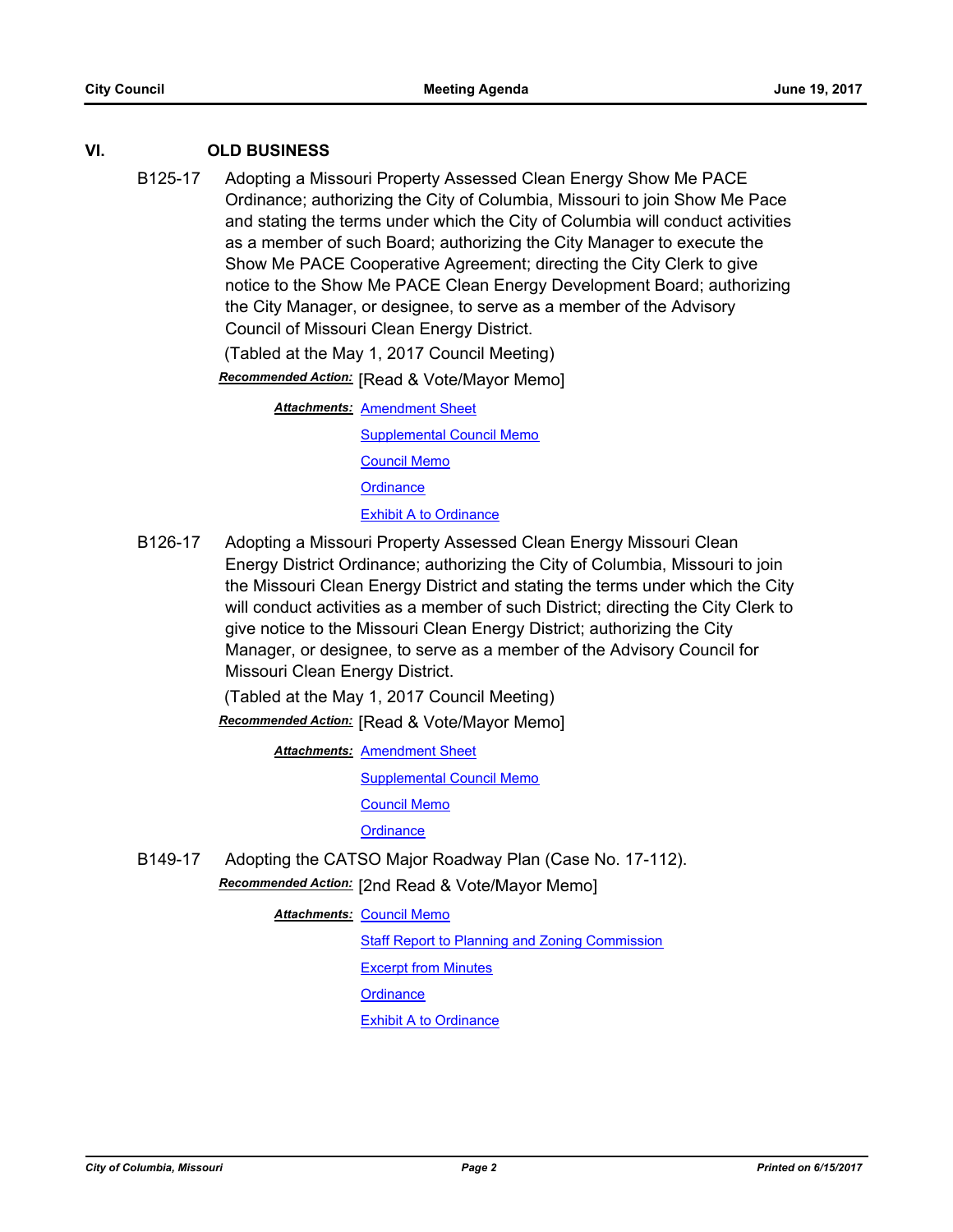# **VII. CONSENT AGENDA**

B150-17 Approving a major amendment to the C-P Plan for Veterans Campus located on the south side of Business Loop 70 East and east of Old Highway 63 (2112 and 2120 Business Loop 70 East) (Case No. 17-108).

*Recommended Action:* [2nd Read & Vote/Mayor Memo]

**Attachments: [Council Memo](http://gocolumbiamo.legistar.com/gateway.aspx?M=F&ID=4c15980b-f1dd-42ea-a0bf-2acd8361ba25.docx)** [REVISED C-P Plan](http://gocolumbiamo.legistar.com/gateway.aspx?M=F&ID=f33ddc29-e3c1-4ab5-aaf3-03cfdd08528f.pdf) [Staff Report to Planning and Zoning Commission](http://gocolumbiamo.legistar.com/gateway.aspx?M=F&ID=5e8af90b-78a7-427d-9f86-1a8e6727beda.docx) [Locator Maps](http://gocolumbiamo.legistar.com/gateway.aspx?M=F&ID=3a4bea1c-b8a8-4993-a483-af703ee6b726.pdf) [Attachment to PZC Report - C-P Plan dated 4-20-17](http://gocolumbiamo.legistar.com/gateway.aspx?M=F&ID=594e48bd-c97d-4033-9c10-378361b71959.pdf) [Attachment to PZC Report - Ordinance No. 022146](http://gocolumbiamo.legistar.com/gateway.aspx?M=F&ID=ab192088-fc70-4155-9665-16f66294bed5.pdf) [Attachment to PZC Report - Previously approved C-P Plan](http://gocolumbiamo.legistar.com/gateway.aspx?M=F&ID=62bf7d24-9aad-4f76-9ce4-898c78adf613.pdf) [Excerpts from Minutes](http://gocolumbiamo.legistar.com/gateway.aspx?M=F&ID=db2c6619-d21b-467d-a886-03b91120d06b.docx) **[Ordinance](http://gocolumbiamo.legistar.com/gateway.aspx?M=F&ID=89341632-f3e2-4828-9214-e59a9c811ad9.doc) [Exhibit A to Ordinance](http://gocolumbiamo.legistar.com/gateway.aspx?M=F&ID=fb8e6726-d053-421d-a550-bbf3af1e72e5.pdf)** 

B151-17 Approving the Final Plat of The Highlands Plat 8-D, a Replat of Lots 827 and 828, The Highlands Plat 8-C, located at the terminus of Stonehaven Road and southwest of the Forum Boulevard and Old Plank Road intersection; authorizing a performance contract (Case No. 17-97).

*Recommended Action:* [2nd Read & Vote/Mayor Memo]

**Attachments: [Council Memo](http://gocolumbiamo.legistar.com/gateway.aspx?M=F&ID=441631d6-b8b0-4932-bbe6-6cff7b73f091.docx)** [Locator Maps](http://gocolumbiamo.legistar.com/gateway.aspx?M=F&ID=3c6d30d7-4429-4f3e-9683-a596ab190575.pdf) [Final Plat](http://gocolumbiamo.legistar.com/gateway.aspx?M=F&ID=57aacdb9-203c-4782-9ae7-a5385928c228.pdf) [Approved PUD Plan](http://gocolumbiamo.legistar.com/gateway.aspx?M=F&ID=3262af23-3a4f-4040-b61f-e674657afebe.pdf) **[Ordinance](http://gocolumbiamo.legistar.com/gateway.aspx?M=F&ID=149f3073-3dde-4c74-a323-a2482e2627de.doc)** [Exhibit A to Ordinance](http://gocolumbiamo.legistar.com/gateway.aspx?M=F&ID=91aa4027-b00b-4abb-bec9-29ba8a1685e9.pdf)

B152-17 Approving the Final Plat of Bryant Walkway Apartments II - East, a Replat of Lots 20, 21, and 22, Crouch's Addition to the Town of Columbia and a Portion of Vacated Allen Street, located on the northeast corner of Park Avenue and Trinity Place (Case No. 17-105).

*Recommended Action:* [2nd Read & Vote/Mayor Memo]

**Attachments: [Council Memo](http://gocolumbiamo.legistar.com/gateway.aspx?M=F&ID=f4943443-8dda-4ea2-8e01-c709bc61755d.docx)** 

[Staff Report to Planning and Zoning Commission](http://gocolumbiamo.legistar.com/gateway.aspx?M=F&ID=6eb3896a-dc16-44bd-aca4-a332e444759b.pdf)

[Locator Maps](http://gocolumbiamo.legistar.com/gateway.aspx?M=F&ID=331ce2d6-0d1e-4524-8a87-7e2aa5c73962.pdf)

[Final Plat](http://gocolumbiamo.legistar.com/gateway.aspx?M=F&ID=7d3d109e-bfb7-4268-aa2e-4723defe84e0.pdf)

[Attachment to PZC Report - Previoulsy Approved Crouchs Addition](http://gocolumbiamo.legistar.com/gateway.aspx?M=F&ID=720ca2bd-378f-48af-a814-ec9989d57bcb.pdf)

[Excerpts from Minutes](http://gocolumbiamo.legistar.com/gateway.aspx?M=F&ID=f4144ecb-7bd5-440a-b816-998ebcf374ba.docx)

**[Ordinance](http://gocolumbiamo.legistar.com/gateway.aspx?M=F&ID=6b29fca1-563b-4a22-adf9-b511c0c894d8.doc)**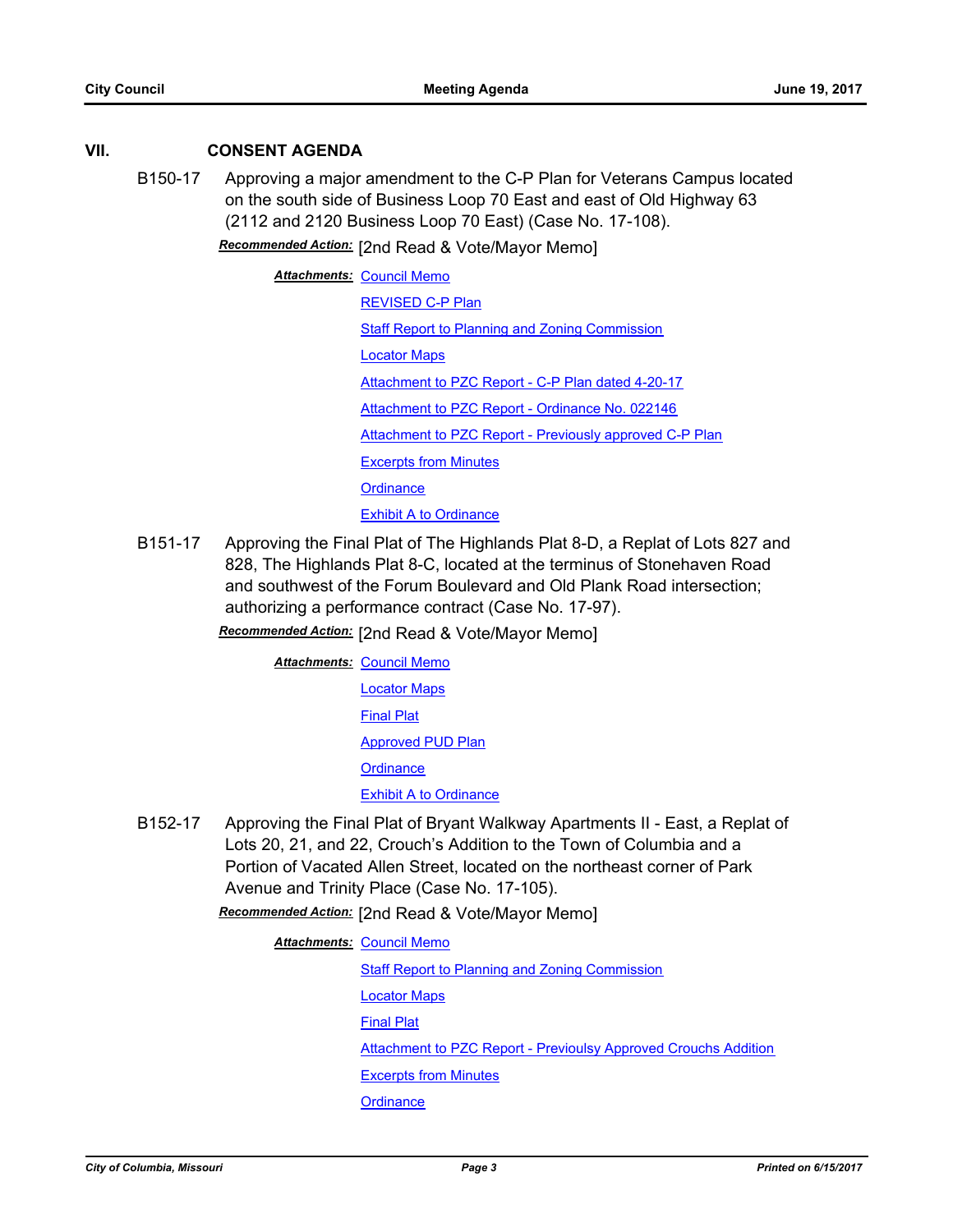B153-17 Approving the Final Plat of Bryant Walkway Apartments II - North, a Replat of Lot 12, Douglass School Area Re-Plat No. 3, located on the northwest corner of Trinity Place and Allen Street (Case No. 17-106).

*Recommended Action:* [2nd Read & Vote/Mayor Memo]

**Attachments: [Council Memo](http://gocolumbiamo.legistar.com/gateway.aspx?M=F&ID=e11e7908-294e-47f9-b8e3-c0e481bdfa57.docx)** 

[Staff Report to Planning and Zoning Commission](http://gocolumbiamo.legistar.com/gateway.aspx?M=F&ID=55ec9221-06d5-42fc-bf8c-516c67f93c27.pdf)

[Locator Maps](http://gocolumbiamo.legistar.com/gateway.aspx?M=F&ID=91613208-11f1-4f22-a5e4-9fa0bd7274d6.pdf)

[Final Plat](http://gocolumbiamo.legistar.com/gateway.aspx?M=F&ID=6b64b2fe-60d0-4f7b-8229-88a4f386bebe.pdf)

[Attachment to PZC Report - Previously Approved Douglass School Area Re-Pla](http://gocolumbiamo.legistar.com/gateway.aspx?M=F&ID=b2224017-afca-442a-ba80-89fab5f7e6bf.pdf)

[Excerpts from Minutes](http://gocolumbiamo.legistar.com/gateway.aspx?M=F&ID=a9f39967-c9b9-448d-a2d8-f8a9ea78255a.docx)

**[Ordinance](http://gocolumbiamo.legistar.com/gateway.aspx?M=F&ID=7ff799ee-a35d-4323-9d82-9536752c600a.doc)** 

B154-17 Vacating a sanitary sewer easement on Lot 4 within Fox Lair, Plat No. 1 and Lot 103 within Fox Lair, Plat No. 1A located at the terminus of Dolly Varden Drive and south of White Fish Drive (Case No. 17-110).

*Recommended Action:* [2nd Read & Vote/Mayor Memo]

**Attachments: [Council Memo](http://gocolumbiamo.legistar.com/gateway.aspx?M=F&ID=c13fa4f6-77ac-455f-809a-19ff18e38f72.docx)** 

[Vacation Graphic](http://gocolumbiamo.legistar.com/gateway.aspx?M=F&ID=7147abd6-fceb-419c-97b0-b57211150d0a.pdf)

[Locator Maps](http://gocolumbiamo.legistar.com/gateway.aspx?M=F&ID=6473585d-c685-484d-af75-fb7f57b8b0ed.pdf)

**[Ordinance](http://gocolumbiamo.legistar.com/gateway.aspx?M=F&ID=d6e9b17a-7db3-4cfc-8b88-0d56f90b8ae6.doc)** 

B155-17 Vacating a sanitary sewer easement located northeast of the intersection of Route B and Waco Road (Case No. 17-131).

*Recommended Action:* [2nd Read & Vote/Mayor Memo]

**Attachments: [Council Memo](http://gocolumbiamo.legistar.com/gateway.aspx?M=F&ID=959c2fb2-1b93-4bde-a0ae-3e7bdc27bf02.docx)** 

[Vacation Graphic](http://gocolumbiamo.legistar.com/gateway.aspx?M=F&ID=f9f6bb75-5711-413a-94d8-6bd81c8a8305.pdf)

[Locator Maps](http://gocolumbiamo.legistar.com/gateway.aspx?M=F&ID=6d42b392-e639-4ac5-9da7-f5ae7d6ecc1e.pdf)

**[Ordinance](http://gocolumbiamo.legistar.com/gateway.aspx?M=F&ID=43dd98bd-fec9-4484-9ece-8e13b7ef8eba.doc)** 

B156-17 Vacating a storm drainage easement located on the south side of I-70 Drive SW and approximately 200 feet east of Aspen Drive (1110 I-70 Drive SW); accepting a conveyance for drainage purposes (Case No. 17-103).

*Recommended Action:* [2nd Read & Vote/Mayor Memo]

**Attachments: [Council Memo](http://gocolumbiamo.legistar.com/gateway.aspx?M=F&ID=6c19eff1-36dc-45a8-8519-42e2d5193f4a.docx)** 

[Vacation and Dedication Graphics](http://gocolumbiamo.legistar.com/gateway.aspx?M=F&ID=5b2334b6-8bf6-4a78-bb01-b1e85b1cd063.pdf)

[Locator Maps](http://gocolumbiamo.legistar.com/gateway.aspx?M=F&ID=52cd641a-410a-4b66-9fcc-ff1669881503.pdf)

**[Drainage Conveyance](http://gocolumbiamo.legistar.com/gateway.aspx?M=F&ID=3b4259f8-e712-4221-98fb-63ed840fd0e0.pdf)** 

**[Ordinance](http://gocolumbiamo.legistar.com/gateway.aspx?M=F&ID=4d0df8c8-a484-46a5-92ed-8aed78cdc578.doc)**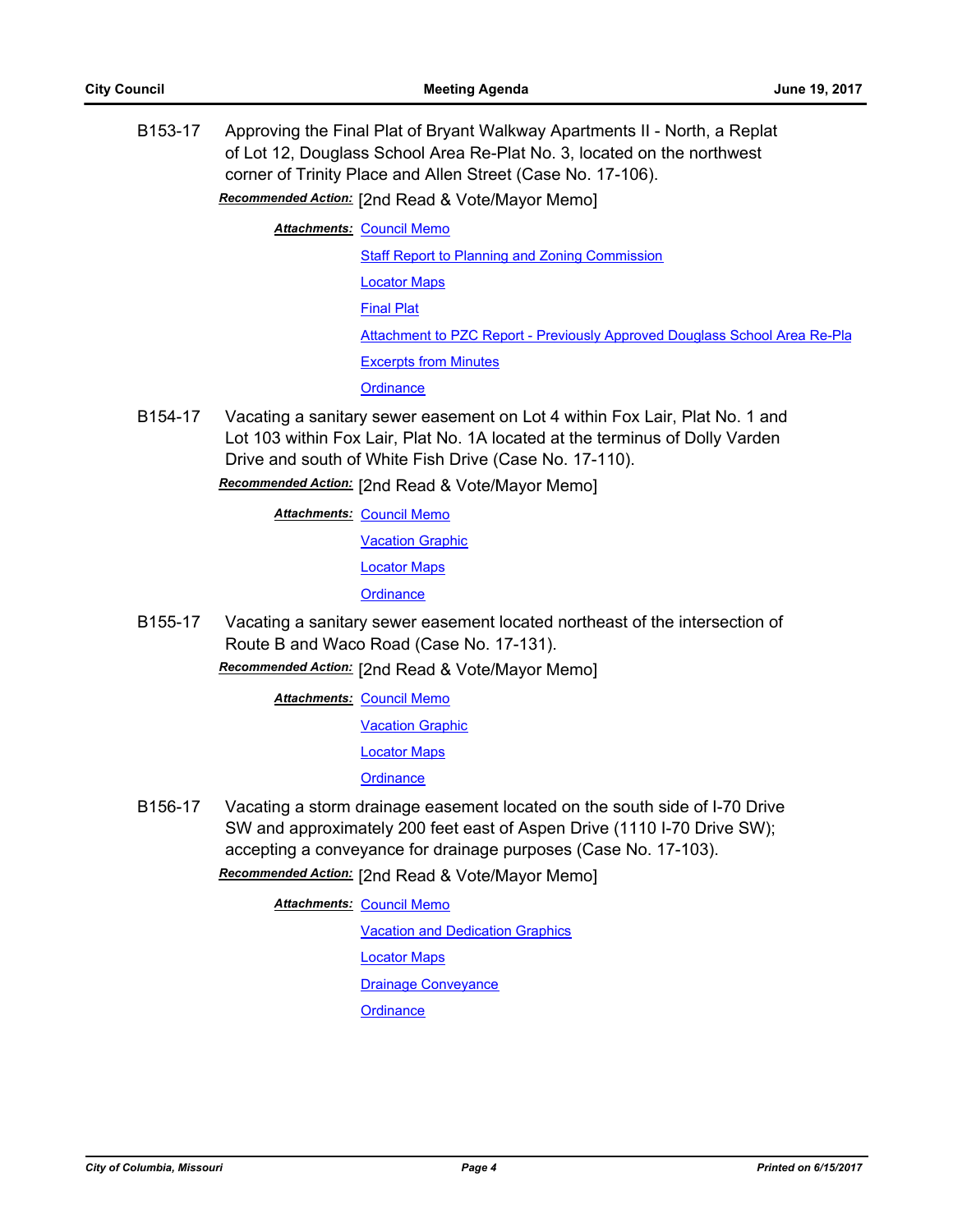B157-17 Authorizing a contract for sale of real estate with Daniel Hilton for property located at 6 Fourth Avenue.

*Recommended Action:* [2nd Read & Vote/Mayor Memo]

**Attachments: [Council Memo](http://gocolumbiamo.legistar.com/gateway.aspx?M=F&ID=6c1b4a0a-fd1f-4d66-a306-9fad37bce611.docx)** 

**[Picture](http://gocolumbiamo.legistar.com/gateway.aspx?M=F&ID=bda3a999-f6db-4ada-8b7f-662d5b7a530d.pdf)** 

**[Ordinance](http://gocolumbiamo.legistar.com/gateway.aspx?M=F&ID=66937173-aba6-41e2-88d2-4fe2705a3746.doc)** 

[Exhibit A to Ordinance](http://gocolumbiamo.legistar.com/gateway.aspx?M=F&ID=ff6acfde-3c1d-4256-9e8e-c70eddc9cac6.pdf)

B158-17 Authorizing an annexation agreement with Kurt W. and Carolyn J. Guisti for property located at 3181 Country Woods Road (Case No. 17-91).

*Recommended Action:* [2nd Read & Vote/Mayor Memo]

**Attachments: [Council Memo](http://gocolumbiamo.legistar.com/gateway.aspx?M=F&ID=41333aad-9a62-4646-804a-94112a1b4700.docx)** 

[Locator Maps](http://gocolumbiamo.legistar.com/gateway.aspx?M=F&ID=f0315af5-e181-4171-837d-2ac96404a417.pdf)

**[Ordinance](http://gocolumbiamo.legistar.com/gateway.aspx?M=F&ID=08e45036-0ad4-42b5-94cd-aa949987ff91.doc)** 

**[Exhibit A to Ordinance](http://gocolumbiamo.legistar.com/gateway.aspx?M=F&ID=7dadfba1-5c8c-4044-bd67-e59b9e401510.pdf)** 

B159-17 Authorizing an agreement for professional engineering services with Allstate Consultants LLC for structural engineering services relating to the demolition of the McAdams building structure located at 32 S. Providence Road; appropriating funds.

*Recommended Action:* [2nd Read & Vote/Mayor Memo]

**Attachments: [Council Memo](http://gocolumbiamo.legistar.com/gateway.aspx?M=F&ID=97cb9db8-f6e2-440f-868b-970c419ac444.docx)** 

**[Ordinance](http://gocolumbiamo.legistar.com/gateway.aspx?M=F&ID=064d2f93-9521-49bf-a2fe-23c893a120d3.doc)** 

[Exhibit A to Ordinance](http://gocolumbiamo.legistar.com/gateway.aspx?M=F&ID=4aba9931-ae8c-44b3-886f-2a4fd5d5849f.pdf)

B160-17 Authorizing a municipal agreement with the Missouri Highways and Transportation Commission for roadway improvements to a portion of Route B (Paris Road), between Brown Station Road and Hathman Place.

*Recommended Action:* [2nd Read & Vote/Mayor Memo]

**Attachments: [Council Memo](http://gocolumbiamo.legistar.com/gateway.aspx?M=F&ID=cca5ae39-172e-4c6c-b395-01b00f2c850b.docx)** 

[Locator Map](http://gocolumbiamo.legistar.com/gateway.aspx?M=F&ID=aedf31cf-4b8e-4205-a01f-75c27892ee5d.pdf)

**[Ordinance](http://gocolumbiamo.legistar.com/gateway.aspx?M=F&ID=ce6d8819-35a1-40ab-8751-26bf6b926b1e.doc)** 

[Attachment A to Ordinance](http://gocolumbiamo.legistar.com/gateway.aspx?M=F&ID=d74add4a-5b63-4ec2-a582-234efd95efb8.pdf)

B161-17 Authorizing application for transit planning, operating and capital assistance grants.

*Recommended Action:* [2nd Read & Vote/Mayor Memo]

**Attachments: [Council Memo](http://gocolumbiamo.legistar.com/gateway.aspx?M=F&ID=d7520b52-eda9-4f2c-9e57-41ca0d350a69.docx)** 

**[Ordinance](http://gocolumbiamo.legistar.com/gateway.aspx?M=F&ID=47bf800f-6acb-4db8-b730-2f9d55fd3f4e.doc)**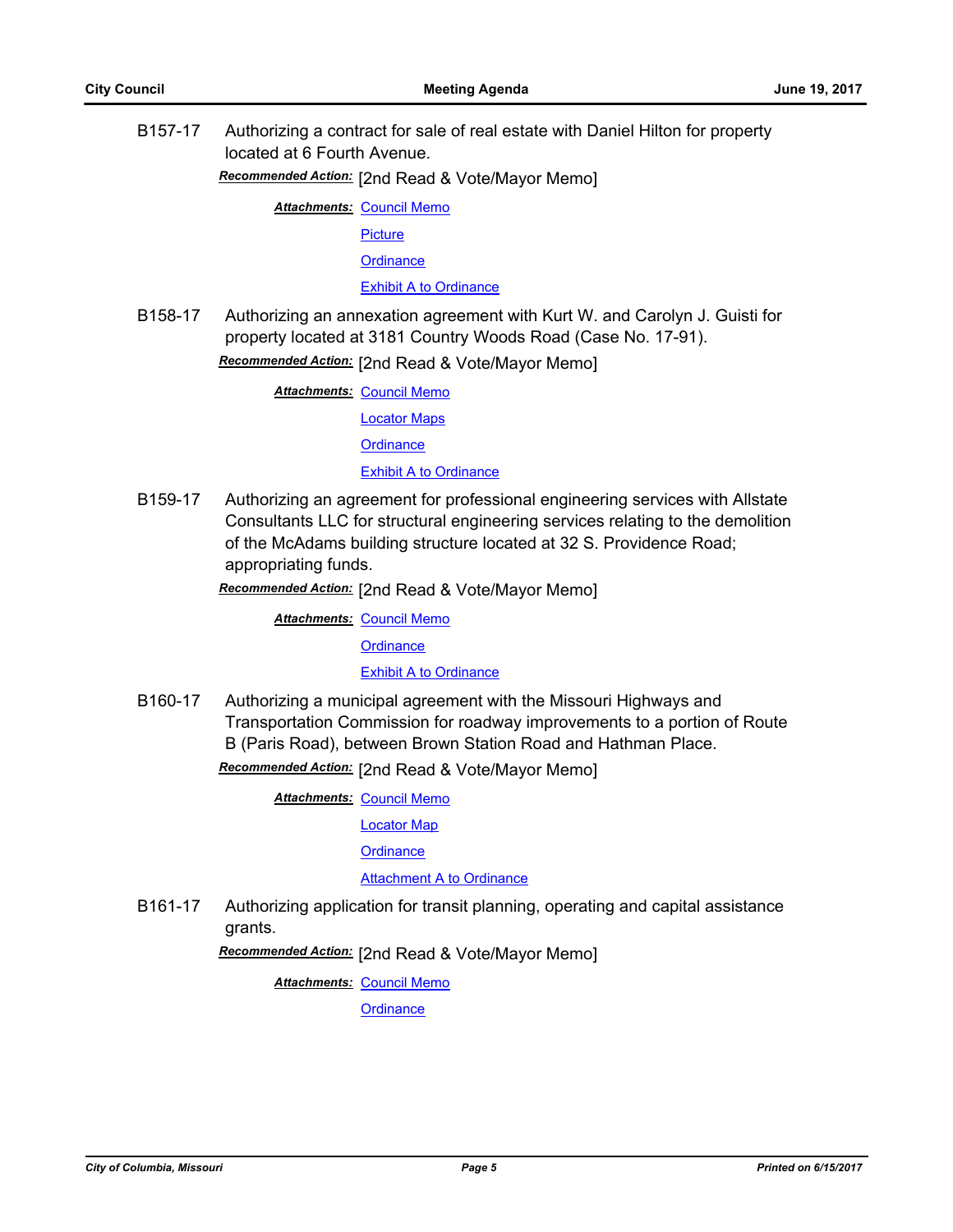B162-17 Accepting conveyances for street, electric, temporary access and scenic conservation bikeway/walkway purposes.

*Recommended Action:* [2nd Read & Vote/Mayor Memo]

**Attachments: [Council Memo](http://gocolumbiamo.legistar.com/gateway.aspx?M=F&ID=3237066d-e458-4d3c-8733-5132c821714d.docx)** 

**[Ordinance](http://gocolumbiamo.legistar.com/gateway.aspx?M=F&ID=bbdd1e6c-833c-46c9-a7a2-c65cd9cbeef2.doc)** 

B163-17 Authorizing a joint funding agreement with the U.S. Geological Survey, United States Department of the Interior for operation and maintenance of a streamgage on Hinkson Creek to provide historical stream flow data and flood stage information.

*Recommended Action:* [2nd Read & Vote/Mayor Memo]

**Attachments: [Council Memo](http://gocolumbiamo.legistar.com/gateway.aspx?M=F&ID=e670768b-ae32-4998-ad51-0c70abcc7d71.docx)** [Correspondence from the U.S. Department of Interior](http://gocolumbiamo.legistar.com/gateway.aspx?M=F&ID=f8c0698f-cfb2-440f-a51b-60ceb7eb668b.pdf) **[Ordinance](http://gocolumbiamo.legistar.com/gateway.aspx?M=F&ID=58c38d80-bdb1-4dc2-85b9-fb9da8330fe2.doc) [Exhibit A to Ordinance](http://gocolumbiamo.legistar.com/gateway.aspx?M=F&ID=5c721fc1-8a0c-4569-bc5a-1a9fdee579ab.pdf)** 

B164-17 Accepting conveyances for water utility, electric utility and underground electric utility purposes.

*Recommended Action:* [2nd Read & Vote/Mayor Memo]

**Attachments: [Council Memo](http://gocolumbiamo.legistar.com/gateway.aspx?M=F&ID=bc5e9337-1fa7-43e4-abc0-697603dac3f1.docx)** 

**[Ordinance](http://gocolumbiamo.legistar.com/gateway.aspx?M=F&ID=bd1fc3ea-2627-4e2a-927d-c2a4d93cc15d.doc)** 

B165-17 Appropriating and transferring funds for planned community events by the Convention and Visitors Bureau relating to the August 21, 2017 total eclipse. *Recommended Action:* [2nd Read & Vote/Mayor Memo]

**Attachments: [Council Memo](http://gocolumbiamo.legistar.com/gateway.aspx?M=F&ID=2086228f-7ea5-417b-87e2-f5f77a1c89c9.docx)** 

[REP31-17 - Solar Eclipse Activities](http://gocolumbiamo.legistar.com/gateway.aspx?M=F&ID=b52c00b5-19d2-41ba-930e-6547f3210dc7.docx)

**[Ordinance](http://gocolumbiamo.legistar.com/gateway.aspx?M=F&ID=5489ac2d-2092-4226-89cf-9699818bc66f.doc)** 

B166-17 Appropriating funds to cover the projected FY 2017 costs for employee medical claims, life insurance premiums and contributions to health savings accounts.

*Recommended Action:* [2nd Read & Vote/Mayor Memo]

**Attachments: [Council Memo](http://gocolumbiamo.legistar.com/gateway.aspx?M=F&ID=ead2a704-8d2a-46b6-ab77-aeba09b9e91a.docx)** 

**[Ordinance](http://gocolumbiamo.legistar.com/gateway.aspx?M=F&ID=3cf3b67d-72f2-4b75-8fd0-c6d246c9e569.doc)** 

B167-17 Authorizing an agreement with The Curators of the University of Missouri, on behalf of University of Missouri Health Care, for the naming rights/sponsorship of the large pavilion located at Clary-Shy Park.

*Recommended Action:* [2nd Read & Vote/Mayor Memo]

**Attachments: [Council Memo](http://gocolumbiamo.legistar.com/gateway.aspx?M=F&ID=fee2dcde-d237-469d-8128-37df32f52f54.docx)** 

**[Ordinance](http://gocolumbiamo.legistar.com/gateway.aspx?M=F&ID=18ee53ef-cc79-4258-a8cd-8204ca69e6bc.doc)** 

[Attachment A to Ordinance](http://gocolumbiamo.legistar.com/gateway.aspx?M=F&ID=4395c773-3b73-4a32-9837-764dbab391cc.pdf)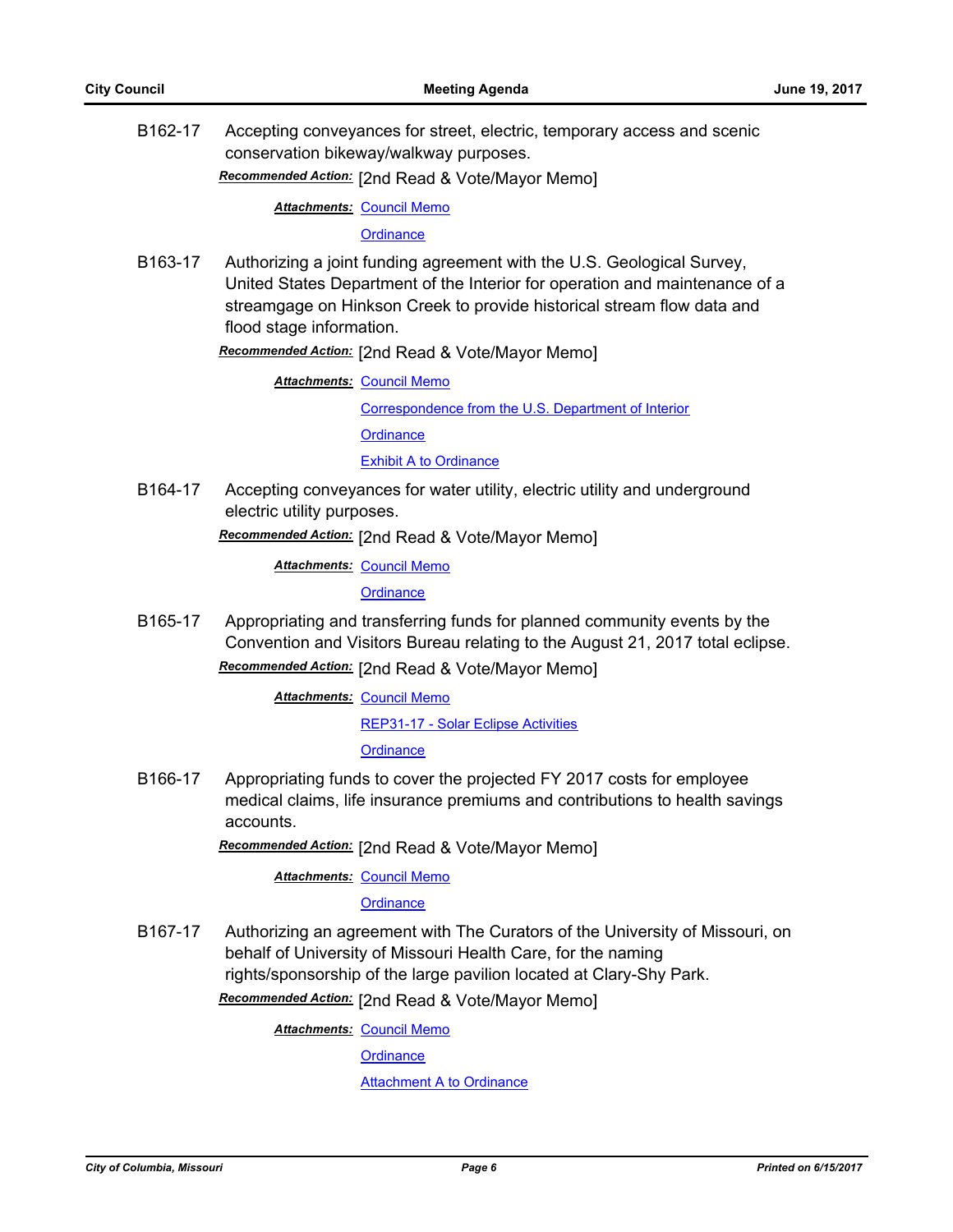B168-17 Consenting to the filing of a petition by the Board of Trustees of the Columbia Library District with the Boone County Commission to permit the organization of a city-county library to provide unified library services to be known as the "Columbia and Boone County Library District;" approving the proposed plan of merger; providing for formation and appointment of Board of Trustees to the Columbia and Boone County Library District Board; authorizing the transfer of property.

*Recommended Action:* [2nd Read & Vote/Mayor Memo]

**Attachments: [Council Memo](http://gocolumbiamo.legistar.com/gateway.aspx?M=F&ID=aeadd4f0-34f2-49d9-92e9-1941a218edaf.docx)** 

**[Ordinance](http://gocolumbiamo.legistar.com/gateway.aspx?M=F&ID=88b92928-b848-4305-9af9-7b00dd5d4c75.doc)** 

## [Exhibit A to Ordinance](http://gocolumbiamo.legistar.com/gateway.aspx?M=F&ID=addf985d-4591-4045-bea8-2c3e55e3a825.pdf)

R78-17 Setting a public hearing: consider the FY 2018 Capital Improvement Project Plan for the City of Columbia, Missouri.

*Recommended Action:* [Read & Vote/Mayor Memo]

**Attachments: [Council Memo](http://gocolumbiamo.legistar.com/gateway.aspx?M=F&ID=ecff2251-0625-4dc6-afad-c150e68e6b18.docx)** 

[CIP Public Hearing - Projects Funded for FY 2018](http://gocolumbiamo.legistar.com/gateway.aspx?M=F&ID=d3fbc8ca-e087-4c88-9699-b54789fe5b08.pdf)

[Memo from Planning and Zoning Commission - FY 2018 CIP](http://gocolumbiamo.legistar.com/gateway.aspx?M=F&ID=b35895e1-3e71-43d9-9ca0-942b1c4d3629.pdf)

**[Resolution](http://gocolumbiamo.legistar.com/gateway.aspx?M=F&ID=36ddb9fb-e68a-4576-889c-7e97159295c4.doc)** 

R79-17 Authorizing an agreement with North East Community Action Corporation for the provision of Title X family planning services.

*Recommended Action:* [Read & Vote/Mayor Memo]

**Attachments: [Council Memo](http://gocolumbiamo.legistar.com/gateway.aspx?M=F&ID=68caf636-1e4c-4209-aafb-46747d0d2dfc.docx)** 

**[Resolution](http://gocolumbiamo.legistar.com/gateway.aspx?M=F&ID=6217bda0-faa7-42a5-8e10-8b20157237ef.doc)** 

[Exhibit A to Resolution](http://gocolumbiamo.legistar.com/gateway.aspx?M=F&ID=75bc14f1-2be4-4d3c-a26f-26b5e53b4b3f.pdf)

R80-17 Awarding bids and authorizing the City Manager to file applications and to negotiate and enter into contracts with UnitedHealthcare, Delta Dental of Missouri, Sun Life Financial, Lincoln Financial Group and Allstate Insurance Company for benefits administration and insurance coverages for City of Columbia employees.

*Recommended Action:* [Read & Vote/Mayor Memo]

**Attachments: [Council Memo](http://gocolumbiamo.legistar.com/gateway.aspx?M=F&ID=1214727c-a076-4f1d-858d-321e1eabd58b.docx)** 

[Executive Summary of Benefit Proposal Analysis for 2018](http://gocolumbiamo.legistar.com/gateway.aspx?M=F&ID=8e48bc03-86e5-4212-8e57-84b73b0ca5b4.docx) **[Resolution](http://gocolumbiamo.legistar.com/gateway.aspx?M=F&ID=e94c545b-776f-403b-9b37-b89e20d67663.doc)**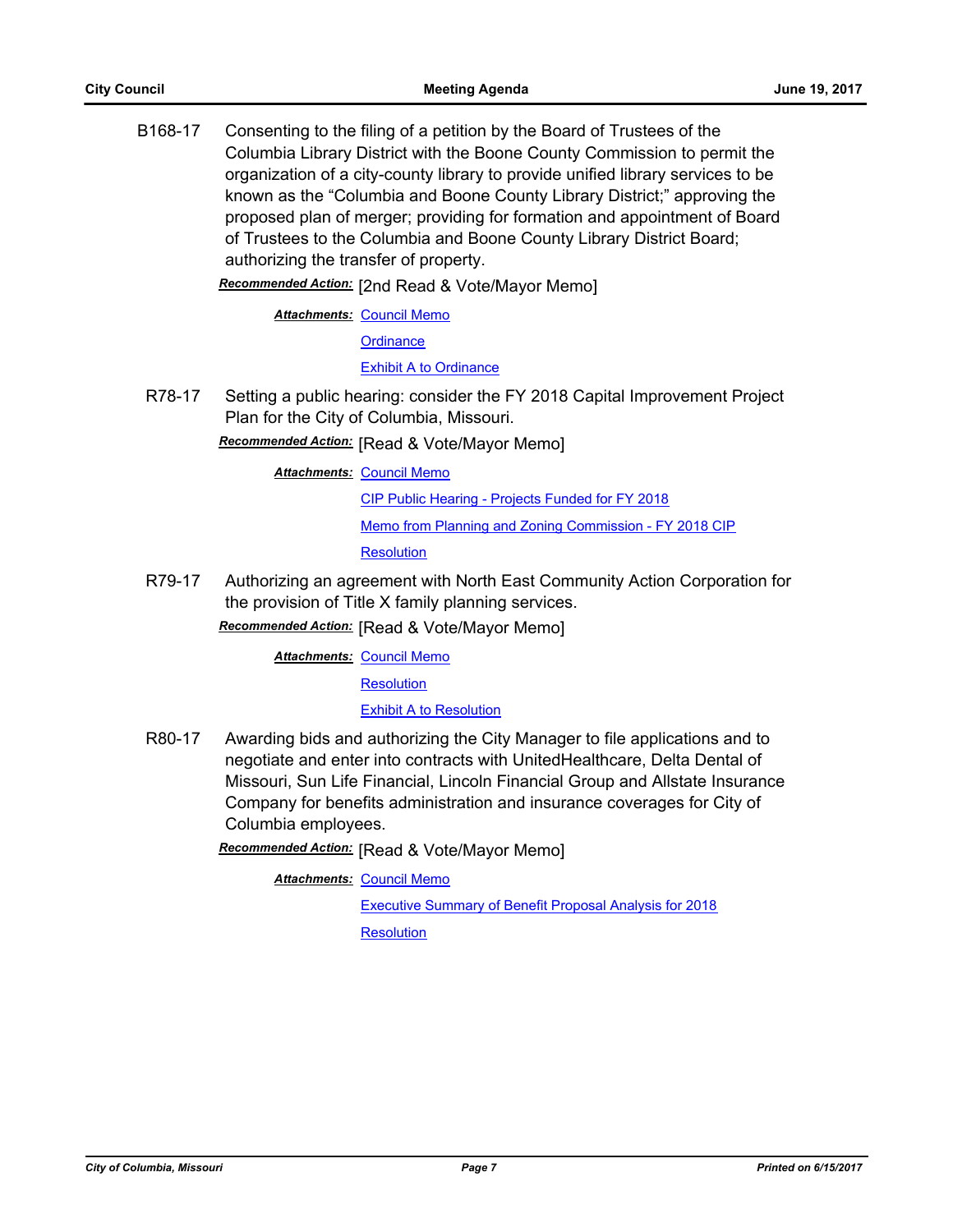R81-17 Authorizing an agreement for professional engineering services with McClure Engineering Company for the design of the replacement structures for Bridges #5, #7 and #8 on the MKT Nature/Fitness Trail.

*Recommended Action:* [Read & Vote/Mayor Memo]

**Attachments: [Council Memo](http://gocolumbiamo.legistar.com/gateway.aspx?M=F&ID=6464d60b-2d8e-4550-8fad-d9bd36502a6d.docx)** 

**[Resolution](http://gocolumbiamo.legistar.com/gateway.aspx?M=F&ID=28683a56-7ec7-4708-a7bc-0f9b208bc956.doc)** 

[Exhibit A to the Resolution](http://gocolumbiamo.legistar.com/gateway.aspx?M=F&ID=04dc4810-7bf5-40f2-89ed-d04f8860b63a.pdf)

R82-17 Approving The Coliseum Preliminary Plat located on the north side of St. Charles Road and east of Tower Drive (4515 St. Charles Road) (Case No. 17-61).

*Recommended Action:* [Read & Vote/Mayor Memo]

**Attachments: [Council Memo](http://gocolumbiamo.legistar.com/gateway.aspx?M=F&ID=efcbcc3c-e34a-44d9-8191-f98d407c8bc6.docx)** [Staff Report to Planning and Zoning Commission](http://gocolumbiamo.legistar.com/gateway.aspx?M=F&ID=f5f81b63-358f-4984-b651-cfb2b84eb9c7.docx) [Locator Maps](http://gocolumbiamo.legistar.com/gateway.aspx?M=F&ID=437ea40e-2450-4131-b92a-31c182f4651b.pdf) **[Preliminary Plat](http://gocolumbiamo.legistar.com/gateway.aspx?M=F&ID=43e6da8e-7cf4-4326-9454-554bcf6df7eb.pdf)** [Excerpts from Minutes](http://gocolumbiamo.legistar.com/gateway.aspx?M=F&ID=3b417ea0-b35f-427b-bc84-a76a92cf044b.pdf) **[Resolution](http://gocolumbiamo.legistar.com/gateway.aspx?M=F&ID=bf2cbeb2-3ade-4a44-8d6c-365a942c2e48.doc)** 

#### **VIII. NEW BUSINESS**

R83-17 Reaffirming the commitment of the City of Columbia to take action to reduce climate pollution; authorizing participation in the Global Covenant of Mayors for Climate & Energy and taking steps to create a Climate Action Plan. *Recommended Action:* [Read & Vote/Mayor Memo]

**Attachments: [Council Memo](http://gocolumbiamo.legistar.com/gateway.aspx?M=F&ID=c5b3c576-4ce3-49cf-97c3-63a062fb6ce7.docx)** 

**[Resolution](http://gocolumbiamo.legistar.com/gateway.aspx?M=F&ID=3d944eb6-818d-4878-9c49-9a4ca3b742e6.doc)** 

# **IX. INTRODUCTION AND FIRST READING**

B169-17**\*\*** Voluntary annexation of property located on the east side of Wellington Drive and north of Mexico Gravel Road (3500 Wellington Drive); establishing permanent R-1 (One-family Dwelling District) zoning (Case No. 17-114).

*Recommended Action:* [Intro & 1st Read/Mayor Memo]

**Attachments: [Council Memo](http://gocolumbiamo.legistar.com/gateway.aspx?M=F&ID=690b21e2-74cd-407c-b4a4-0899fb8806d4.docx)** [Staff Report to Planning and Zoning Commission](http://gocolumbiamo.legistar.com/gateway.aspx?M=F&ID=a73bb496-14a5-47d6-96c7-8a9f5ebc0061.docx) [Locator Maps](http://gocolumbiamo.legistar.com/gateway.aspx?M=F&ID=fc7910e0-59ea-4404-9351-79f6b546a6c1.pdf) [Attachment to PZC Report - Annexation Graphic](http://gocolumbiamo.legistar.com/gateway.aspx?M=F&ID=d7bde5c6-daa0-41e4-9951-b7d2df5b37ad.pdf) [Excerpts from Minutes](http://gocolumbiamo.legistar.com/gateway.aspx?M=F&ID=eb36d120-8aeb-400c-9677-f91dc51e6be9.pdf) **[Ordinance](http://gocolumbiamo.legistar.com/gateway.aspx?M=F&ID=bc35e420-f045-40d4-a7da-caced6a987a6.doc)**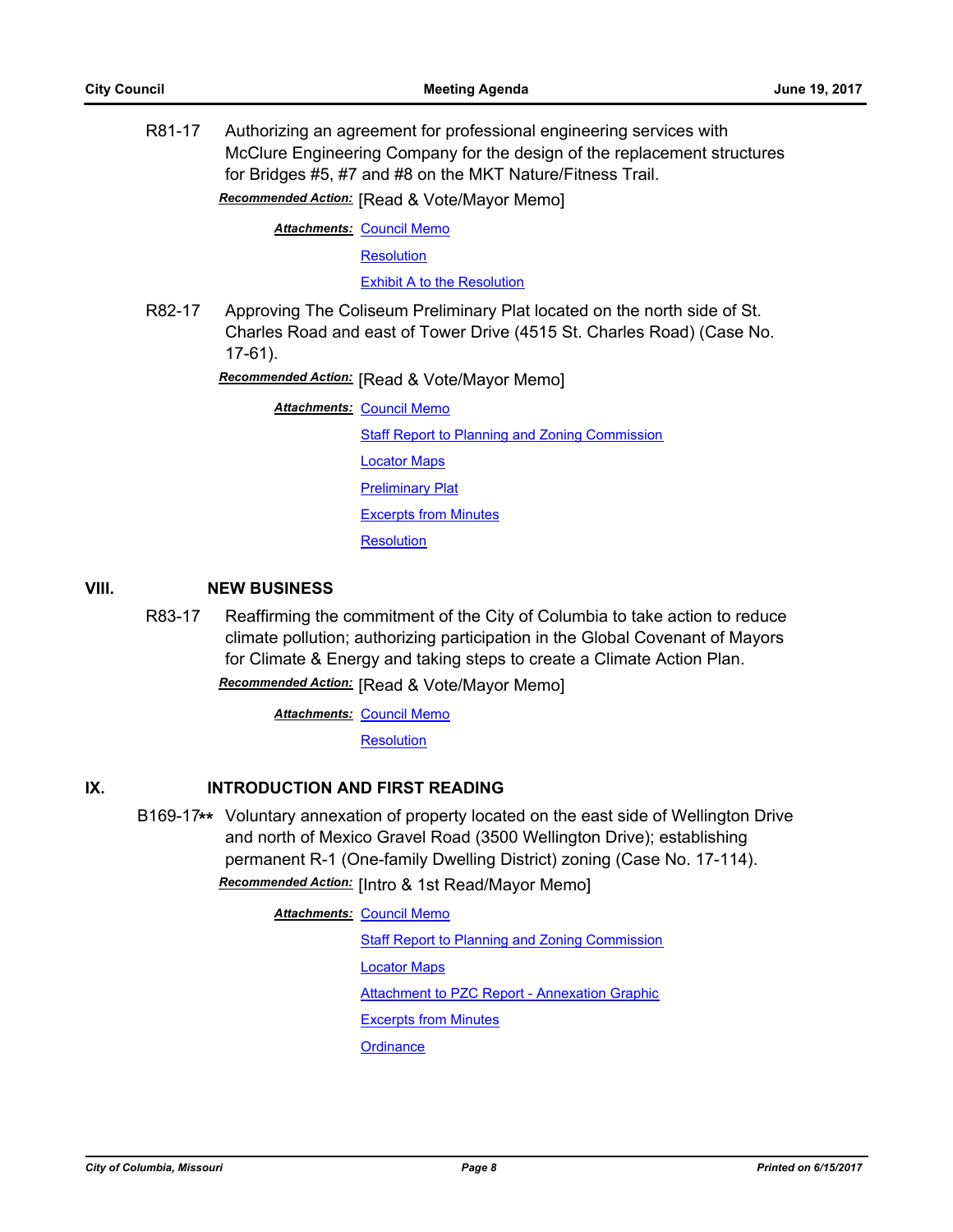B170-17**\*\*** Approving a Major Amendment to the PD Plan for Residences at Old Hawthorne located on Residence Drive and east of Old Hawthorne Drive West to waive sidewalk construction within the development (Case No. 17-113).

*Recommended Action:* [Intro & 1st Read/Mayor Memo]

**Attachments: [Council Memo](http://gocolumbiamo.legistar.com/gateway.aspx?M=F&ID=8f2b59ff-544a-4110-bcc1-5ac62760970d.docx)** 

**[Staff Report to Planning and Zoning Commission](http://gocolumbiamo.legistar.com/gateway.aspx?M=F&ID=e8475df7-43a8-447a-b7b1-16c0a260047f.docx)** [Locator Maps](http://gocolumbiamo.legistar.com/gateway.aspx?M=F&ID=f303cfe6-ee8c-4253-94bb-c6bc4702ee21.pdf) [PD Plan](http://gocolumbiamo.legistar.com/gateway.aspx?M=F&ID=bd01432c-918a-4d0f-bf70-7f9a17f8abfb.pdf) [Attachment to PZC Report - Previously Approved PUD Plan](http://gocolumbiamo.legistar.com/gateway.aspx?M=F&ID=f6c35042-1b2b-48a5-a221-0339d624ab71.pdf) [Excerpts from Minutes](http://gocolumbiamo.legistar.com/gateway.aspx?M=F&ID=765e99c2-0f76-4b90-ac70-7f2937608165.pdf) **[Ordinance](http://gocolumbiamo.legistar.com/gateway.aspx?M=F&ID=474e8c1e-5ac1-49e9-8c6a-ef5d1a1f3918.doc)** 

B171-17**\*\*** Approving the PD Plan for Dunkin' Donuts-Blue Ridge Town Centre, Plat 2 located on the west side of Range Line Street and south of Blue Ridge Road (Case No. 17-115).

*Recommended Action:* [Intro & 1st Read/Mayor Memo]

- **Attachments: [Council Memo](http://gocolumbiamo.legistar.com/gateway.aspx?M=F&ID=eece016d-58b6-4658-957a-8dcd46cb7b23.docx)** [Staff Report to Planning and Zoning Commission](http://gocolumbiamo.legistar.com/gateway.aspx?M=F&ID=0a019cfc-3e9a-4738-acc7-9108f9c5c449.docx) [Locator Maps](http://gocolumbiamo.legistar.com/gateway.aspx?M=F&ID=d899d9a8-db37-4ae1-ace9-7ce0d8ee1be9.pdf) [PD Plan](http://gocolumbiamo.legistar.com/gateway.aspx?M=F&ID=a4d866c2-cdc3-4044-bcfe-fd8baede1941.pdf) [Excerpts from Minutes](http://gocolumbiamo.legistar.com/gateway.aspx?M=F&ID=c62c4209-f050-448a-97a2-317da6559f48.pdf) **[Ordinance](http://gocolumbiamo.legistar.com/gateway.aspx?M=F&ID=b5f09694-abb2-4f3d-bb89-61464818bdbf.doc)** [Exhibit A to Ordinance](http://gocolumbiamo.legistar.com/gateway.aspx?M=F&ID=a8327d5f-6d40-442b-b378-9c4be223561e.pdf)
- B172-17**\*** Approving the Final Plat of Blue Ridge Town Centre, Plat No. 2 located on the west side of Range Line Street and south of Blue Ridge Road; authorizing a performance contract (Case No. 17-116).

*Recommended Action:* [Intro & 1st Read/Mayor Memo]

**Attachments: [Council Memo](http://gocolumbiamo.legistar.com/gateway.aspx?M=F&ID=b4454be3-4ba8-4a06-a79a-b504812a9cf0.docx)** 

[Locator Maps](http://gocolumbiamo.legistar.com/gateway.aspx?M=F&ID=477840b8-5e79-4e27-895f-52a97a7da552.pdf)

[Final Plat](http://gocolumbiamo.legistar.com/gateway.aspx?M=F&ID=95675072-7d4c-450c-a3cb-95b8879720d6.pdf)

**[Ordinance](http://gocolumbiamo.legistar.com/gateway.aspx?M=F&ID=f66e50b9-6ff8-4b29-ac3f-1b3e550a0584.doc)**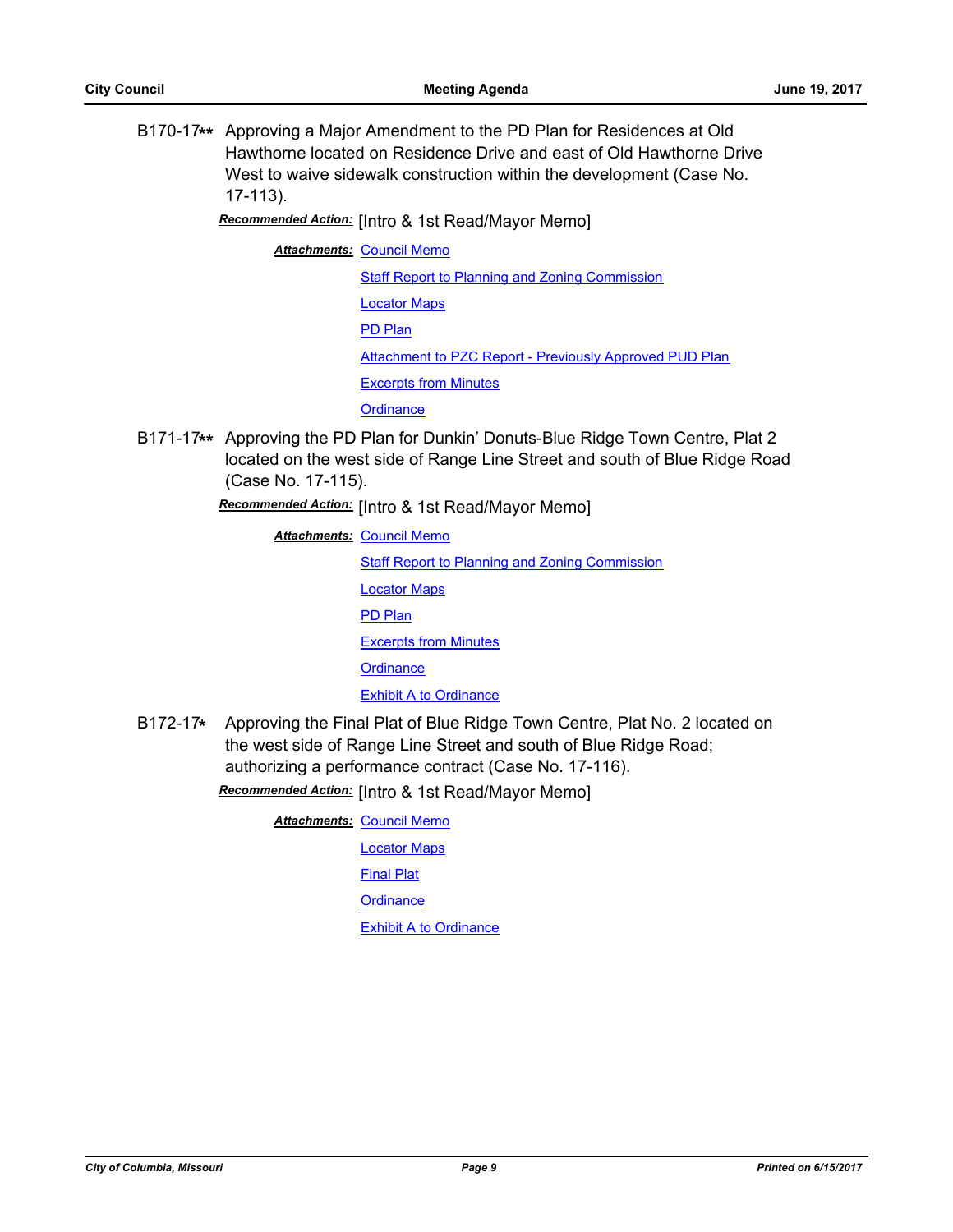B173-17**\*** Approving the Minor Plat of Woodrail Meadows, Plat 3-A, a Replat of Lot 38, Woodrail Meadows Amended Plat 1 and Lots 39 & 40 of Woodrail Meadows, Plat 3, located on the south side of Willowcreek Lane and south of Nifong Boulevard (1004, 1100 and 1102 Willowcreek Lane) (Case No. 17-111).

*Recommended Action:* [Intro & 1st Read/Mayor Memo]

**Attachments: [Council Memo](http://gocolumbiamo.legistar.com/gateway.aspx?M=F&ID=41ee4492-9d3e-43cf-a928-57b675657460.docx)** 

[Staff Report to Planning and Zoning Commission](http://gocolumbiamo.legistar.com/gateway.aspx?M=F&ID=2f486fa8-57c0-4bb5-8583-c6d791d61a6b.docx)

[Locator Maps](http://gocolumbiamo.legistar.com/gateway.aspx?M=F&ID=bc7fabd0-7cce-42f3-bbac-f4a805086170.pdf) [Final Plat](http://gocolumbiamo.legistar.com/gateway.aspx?M=F&ID=d81bbd99-8c45-42cd-af08-8ee4c310501b.pdf) [Excerpts from Minutes](http://gocolumbiamo.legistar.com/gateway.aspx?M=F&ID=2d7a7723-28c9-4add-9a6c-2f4fbf01627b.pdf) **[Ordinance](http://gocolumbiamo.legistar.com/gateway.aspx?M=F&ID=835d0337-05e2-45ea-9d82-45e1b75d6820.doc)** 

B174-17**\*** Approving the Final Plat of Creeks Edge, Plat 1-B, a Replat of Lots 101-105 of Creeks Edge, Plat No. 1 and Lot 201 of Creeks Edge Clubhouse, located on the northeast corner of Sawgrass Drive and Valhalla Court (Case No. 17-123).

*Recommended Action:* [Intro & 1st Read/Mayor Memo]

**Attachments: [Council Memo](http://gocolumbiamo.legistar.com/gateway.aspx?M=F&ID=4542f850-74c8-44fb-b9c9-b8914bc80cd0.docx)** 

[Locator Maps](http://gocolumbiamo.legistar.com/gateway.aspx?M=F&ID=566d266b-0eb7-480f-ae1a-3943248f258a.pdf)

[Final Plat](http://gocolumbiamo.legistar.com/gateway.aspx?M=F&ID=bb6d21aa-a5da-4337-bc8a-fd694d6b11e9.pdf)

[Previously Approved Preliminary Plat - Creeks Edge Plat 1B](http://gocolumbiamo.legistar.com/gateway.aspx?M=F&ID=58a576d0-bc53-4959-8eae-efcdce44484e.pdf)

**[Ordinance](http://gocolumbiamo.legistar.com/gateway.aspx?M=F&ID=f6d0b7a0-92d2-4041-ac26-7283785d735a.doc)** 

B175-17**\*** Approving the Final Plat of Lynn Street Cottages, a Replat of Lots 1, 2 & 3 of Lynn St. Subdivision Plat 2, located on the north side of Lynn Street, between Garth Avenue and Oak Street; authorizing a performance contract (Case No. 17-133).

*Recommended Action:* [Intro & 1st Read/Mayor Memo]

**Attachments: [Council Memo](http://gocolumbiamo.legistar.com/gateway.aspx?M=F&ID=2d211a82-f49c-4058-b3eb-057aea0b710e.docx)** 

[Locator Maps](http://gocolumbiamo.legistar.com/gateway.aspx?M=F&ID=2b8568ec-10f7-407b-932e-5a2b1130577e.pdf)

[Final Plat](http://gocolumbiamo.legistar.com/gateway.aspx?M=F&ID=b5f7cff7-be5d-4d00-bf9e-c10339ac5d6f.pdf)

[Approved PUD Plan/Preliminary Plat](http://gocolumbiamo.legistar.com/gateway.aspx?M=F&ID=a8f7eb65-f7e1-4645-9889-9f27fd2b6051.pdf)

**[Ordinance](http://gocolumbiamo.legistar.com/gateway.aspx?M=F&ID=ec9dc56e-1263-4933-8467-a06e44b96d23.doc)**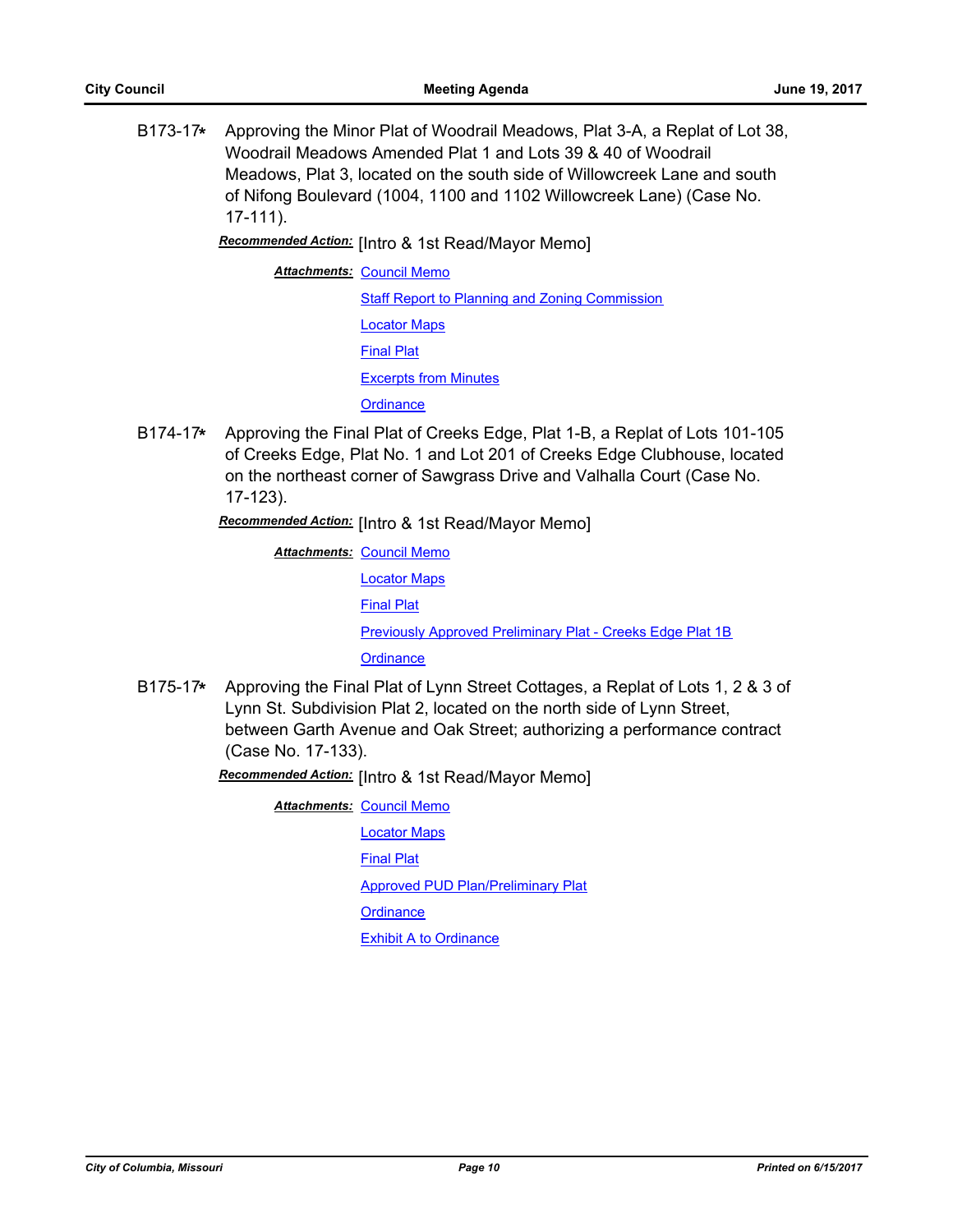B176-17**\*** Approving The Villas at Old Hawthorne Plat 1F, a Replat of Lots 115A through 119C of The Villas at Old Hawthorne Plat 1, located on the east side of Marcassin Drive and west of Old Hawthorne Drive West (Case No. 17-136).

*Recommended Action:* [Intro & 1st Read/Mayor Memo]

**Attachments: [Council Memo](http://gocolumbiamo.legistar.com/gateway.aspx?M=F&ID=645631ff-e2f4-4144-97e1-3924b2ef5657.docx)** 

[Locator Maps](http://gocolumbiamo.legistar.com/gateway.aspx?M=F&ID=4e83be20-e0c0-4db9-843d-809a6f5a1c93.pdf)

[Final Plat](http://gocolumbiamo.legistar.com/gateway.aspx?M=F&ID=a51f5316-e101-4f80-a13b-20227ff1ada7.pdf)

**[Ordinance](http://gocolumbiamo.legistar.com/gateway.aspx?M=F&ID=7f66d3f0-4aec-466a-bc44-991edf7e7a79.doc)** 

B177-17**\*** Vacating a portion of street right-of-way located approximately 50-feet east of the intersection of Park Avenue and Tenth Street; accepting a deed of dedication.

*Recommended Action:* [Intro & 1st Read/Mayor Memo]

- **Attachments: [Council Memo](http://gocolumbiamo.legistar.com/gateway.aspx?M=F&ID=3bb17d4b-334e-47c8-97b2-d228cca6a436.docx)** [Locator Map](http://gocolumbiamo.legistar.com/gateway.aspx?M=F&ID=283fff47-24f6-4609-9cb2-87b1085b095c.docx) [Vacation/Dedication Graphic](http://gocolumbiamo.legistar.com/gateway.aspx?M=F&ID=26c636b5-9dcf-4420-b329-75649bc7df5e.pdf) **[Ordinance](http://gocolumbiamo.legistar.com/gateway.aspx?M=F&ID=c6005676-38df-447d-b07a-ba4383c928e1.doc)** [Exhibit A to Ordinance](http://gocolumbiamo.legistar.com/gateway.aspx?M=F&ID=5637c0f3-43e5-4266-ae0b-02253215118a.pdf)
- B178-17**\*** Authorizing the construction of improvements to the Columbia Police Department (CPD) facility located at 600 E. Walnut Street, more specifically to include security upgrades, ADA compliance improvements and renovation of building space and equipment replacement; calling for bids through the Purchasing Division.

*Recommended Action:* [Intro & 1st Read/Mayor Memo]

**Attachments: [Council Memo](http://gocolumbiamo.legistar.com/gateway.aspx?M=F&ID=dd12ee8c-76c5-4976-8dd3-8cc59eeb9e1c.docx)** 

**[Ordinance](http://gocolumbiamo.legistar.com/gateway.aspx?M=F&ID=5a42cc7b-aeae-4b19-b37a-89b5597c8f9e.doc)** 

B179-17**\*** Amending Chapter 14 of the City Code as it relates to the immobilization of vehicles for unpaid parking tickets.

*Recommended Action:* [Intro & 1st Read/Mayor Memo]

**Attachments: [Council Memo](http://gocolumbiamo.legistar.com/gateway.aspx?M=F&ID=e8916d52-f23d-4405-8c7c-96ceb8a2358a.docx)** 

**[Ordinance](http://gocolumbiamo.legistar.com/gateway.aspx?M=F&ID=b928cdbd-4e05-4ebc-ba5f-b25b80fb2293.doc)** 

B180-17**\*** Authorizing a grant award agreement with The Missouri Foundation for Health for basic support funding to supplement operating costs of the Department of Public Health and Human Services; appropriating funds. *Recommended Action:* [Intro & 1st Read/Mayor Memo]

**Attachments: [Council Memo](http://gocolumbiamo.legistar.com/gateway.aspx?M=F&ID=3b9a47bd-0f22-4e1f-8ee7-35f699749513.docx)** 

**[Ordinance](http://gocolumbiamo.legistar.com/gateway.aspx?M=F&ID=f6fc45f8-1284-401b-acc8-f6c6e7a317ac.doc)**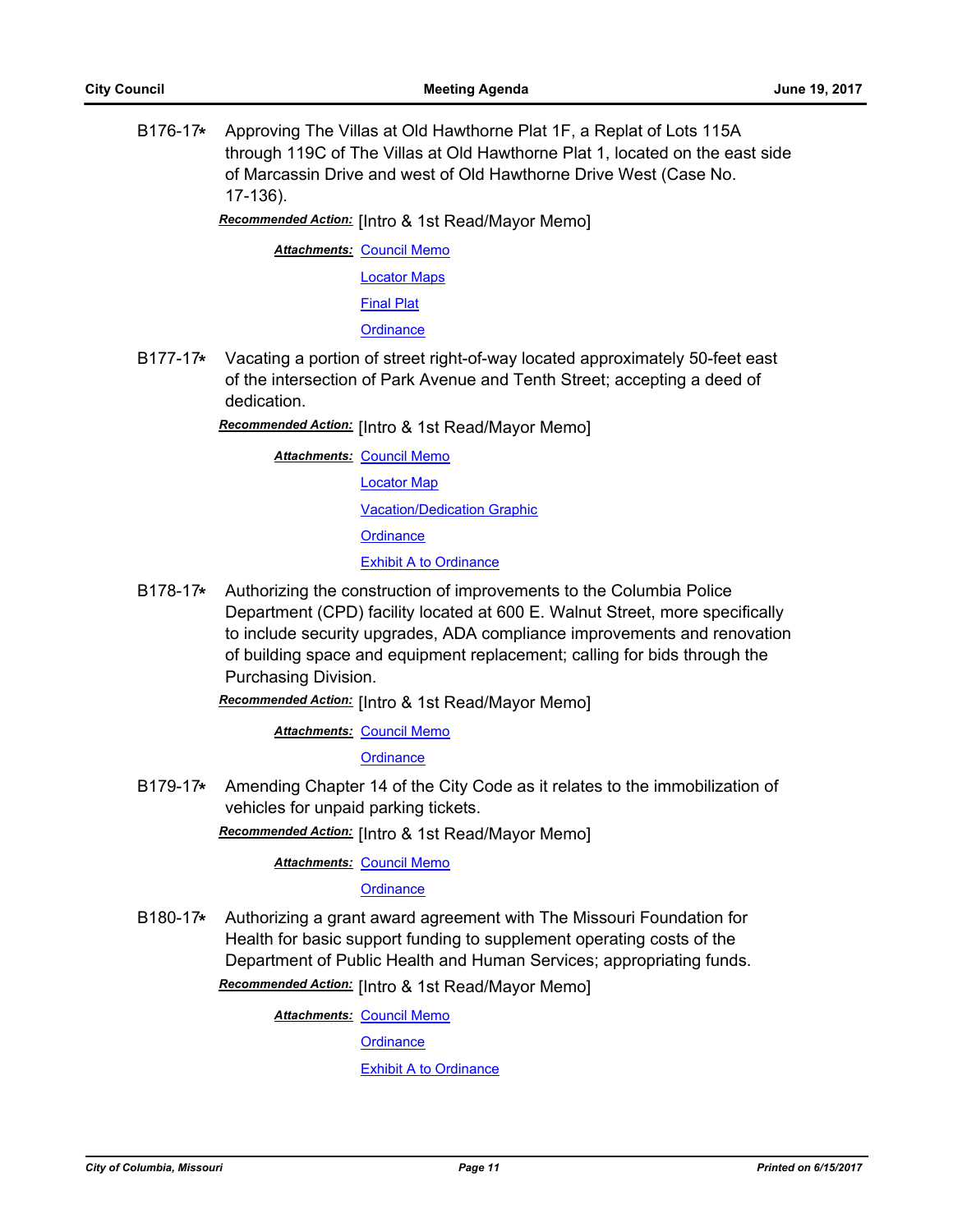B181-17**\*** Authorizing a lease agreement with the Housing Authority of the City of Columbia, Missouri for the use of space at the Paquin Tower for operation of the Adapted Community Recreation program.

*Recommended Action:* [Intro & 1st Read/Mayor Memo]

**Attachments: [Council Memo](http://gocolumbiamo.legistar.com/gateway.aspx?M=F&ID=f2b9b718-6487-4289-aef8-6d166d1732dc.docx)** 

**[Ordinance](http://gocolumbiamo.legistar.com/gateway.aspx?M=F&ID=3a6aa2c6-d09b-421a-8de1-9b697a6b721c.doc)** 

**[Exhibit A to Ordinance](http://gocolumbiamo.legistar.com/gateway.aspx?M=F&ID=5a079537-868d-440b-b505-e5291f72480a.pdf)** 

B182-17**\*** Accepting and appropriating donated funds to the Parks and Recreation Department.

*Recommended Action:* [Intro & 1st Read/Mayor Memo]

**Attachments: [Council Memo](http://gocolumbiamo.legistar.com/gateway.aspx?M=F&ID=13277af3-9777-4284-a1d5-b063c553ef50.docx)** 

**[Ordinance](http://gocolumbiamo.legistar.com/gateway.aspx?M=F&ID=78bf0ff9-e626-429d-9796-a5ca45ecc433.doc)** 

B183-17**\*** Appropriating revenue from the sale of Fire Department vehicles for the purchase of fire apparatus equipment.

*Recommended Action:* [Intro & 1st Read/Mayor Memo]

**Attachments: [Council Memo](http://gocolumbiamo.legistar.com/gateway.aspx?M=F&ID=890b6c97-2670-443b-a982-f88053119b61.docx)** 

**[Ordinance](http://gocolumbiamo.legistar.com/gateway.aspx?M=F&ID=6b238be2-ffe9-41ac-adb8-5ef196fdf2d5.doc)** 

B184-17**\*** Appropriating Federal Aviation Administration (FAA) grant funds and transportation sales tax funds for the completion of an Airport Geographic Information System (AGIS) survey relating to the repair and extension of Runway 2-20 at the Columbia Regional Airport.

*Recommended Action:* [Intro & 1st Read/Mayor Memo]

**Attachments: [Council Memo](http://gocolumbiamo.legistar.com/gateway.aspx?M=F&ID=fbba1192-ed91-4d2c-8eb0-f8144bd04b09.docx)** 

**[Ordinance](http://gocolumbiamo.legistar.com/gateway.aspx?M=F&ID=405cae41-8da4-4494-9479-a110aaaba7e3.doc)** 

B185-17**\*** Authorizing Amendment No. 1 to the 2017 Master Services Agreement with N. Harris Computer Corporation, on behalf of its division Advanced Utility Systems, for the implementation of the conservation module as part of the utility billing software.

*Recommended Action:* [Intro & 1st Read/Mayor Memo]

**Attachments: [Council Memo](http://gocolumbiamo.legistar.com/gateway.aspx?M=F&ID=d1a49356-ffae-4000-a8a4-2d086ca1399e.docx)** 

**[Ordinance](http://gocolumbiamo.legistar.com/gateway.aspx?M=F&ID=010fceca-07b9-4807-9303-0f0d8515478a.doc)** 

[Attachment A to Ordinance](http://gocolumbiamo.legistar.com/gateway.aspx?M=F&ID=8669077f-30aa-4593-a35e-86eeabb3e415.pdf)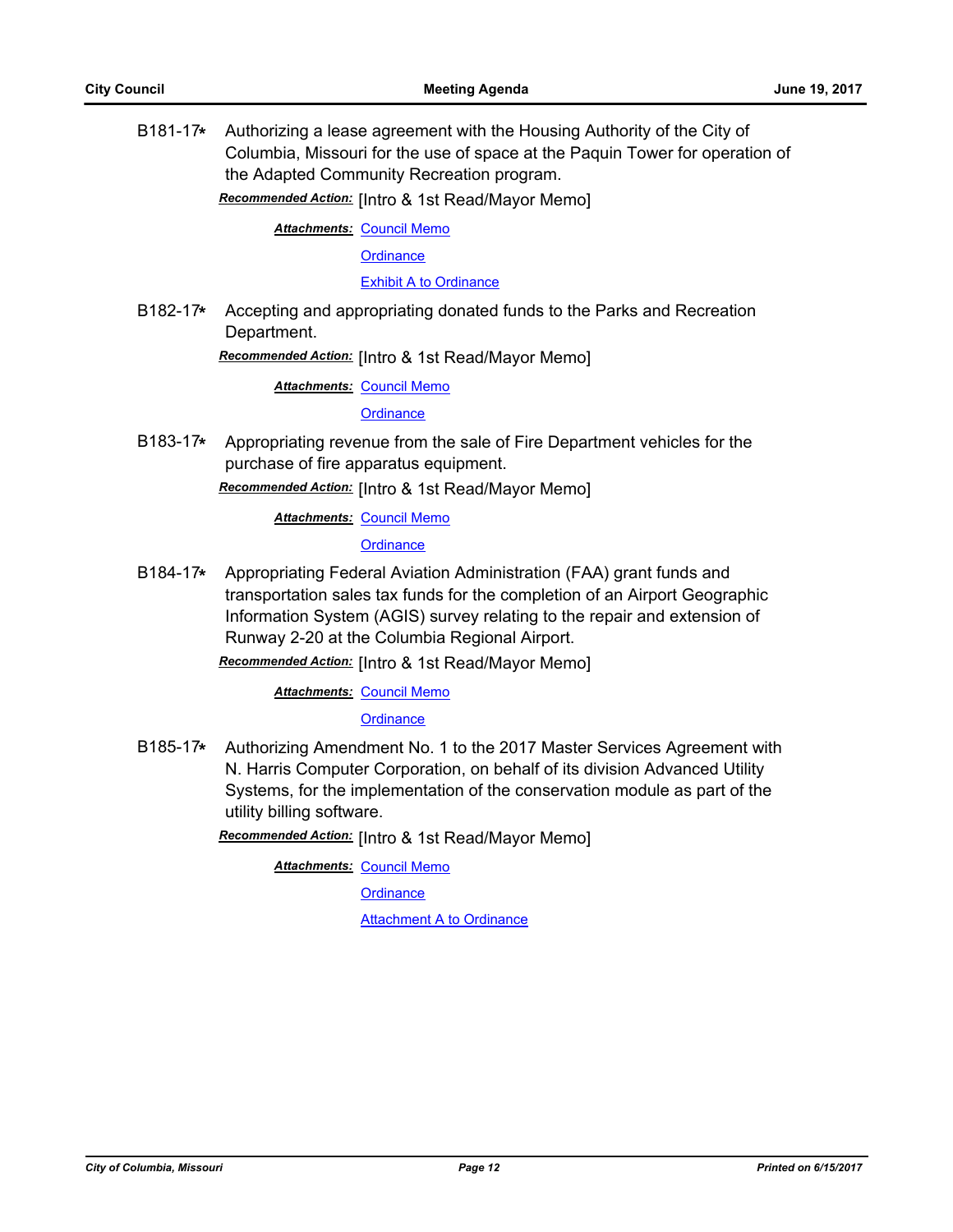B186-17**\*** Authorizing a Demonstration of Energy & Efficiency Developments (DEED) scholarship agreement with the American Public Power Association for assistance in the planning and development of the 2018 Advancing Renewable Energy in the Midwest conference.

*Recommended Action:* [Intro & 1st Read/Mayor Memo]

**Attachments: [Council Memo](http://gocolumbiamo.legistar.com/gateway.aspx?M=F&ID=109dae6e-1644-4f40-b310-ff78f353e275.docx)** 

**[Ordinance](http://gocolumbiamo.legistar.com/gateway.aspx?M=F&ID=d77c124f-2f4a-4490-869d-33ccd878decb.doc)** 

[Exhibit A to Ordinance](http://gocolumbiamo.legistar.com/gateway.aspx?M=F&ID=de68d63f-2ab2-4163-a305-15913739c407.pdf)

**\*Non-zoning related introductory item that may be included on a future agenda as a consent item. Any such item can be removed from the consent agenda and placed under old business or new business at the request of a council member or any other interested person. The request must be made at the beginning of the council meeting at which the council bill or resolution is scheduled to be acted upon.** 

**\*\*Zoning related introductory item that may be included on a future agenda as a consent item. Any such item can be removed from the consent agenda and placed under old business at the request of a council member or any other interested person. The request must be made to the city clerk before noon on the Wednesday before the council meeting at which the council bill is scheduled to be considered for passage.**

**Non-asterisk items are expected to be included in a future agenda as a public hearing or an old business item.**

#### **X. REPORTS**

REP45-17 Community Tree Task Force Accomplishments/Recommendations Report. (Continued from the June 5, 2017 Council Meeting) *Recommended Action:* [Memo]

**Attachments: [Council Memo](http://gocolumbiamo.legistar.com/gateway.aspx?M=F&ID=7dcf4d0d-881a-4c6d-b2e1-8b872a619b67.docx)** 

[Task Force Report](http://gocolumbiamo.legistar.com/gateway.aspx?M=F&ID=21ecc424-dc58-401d-b695-e25f972b0bc5.pdf)

REP47-17 Staff response to proposed ordinance on rental energy efficiency by the Environment and Energy Commission.

*Recommended Action:* [Memo]

#### *Attachments:* [Council Memo](http://gocolumbiamo.legistar.com/gateway.aspx?M=F&ID=181ac82d-b946-4388-a6bb-0bdc14b6aa65.docx)

REP48-17 Correspondence from the Disabilities Commission - Wheelchair accessible vehicle taxi grant program proposal.

*Recommended Action:* [Memo]

**Attachments: [Disabilities Commission Correspondence](http://gocolumbiamo.legistar.com/gateway.aspx?M=F&ID=3dfbf8c0-bb98-4df3-be41-460402c2cd01.doc)**